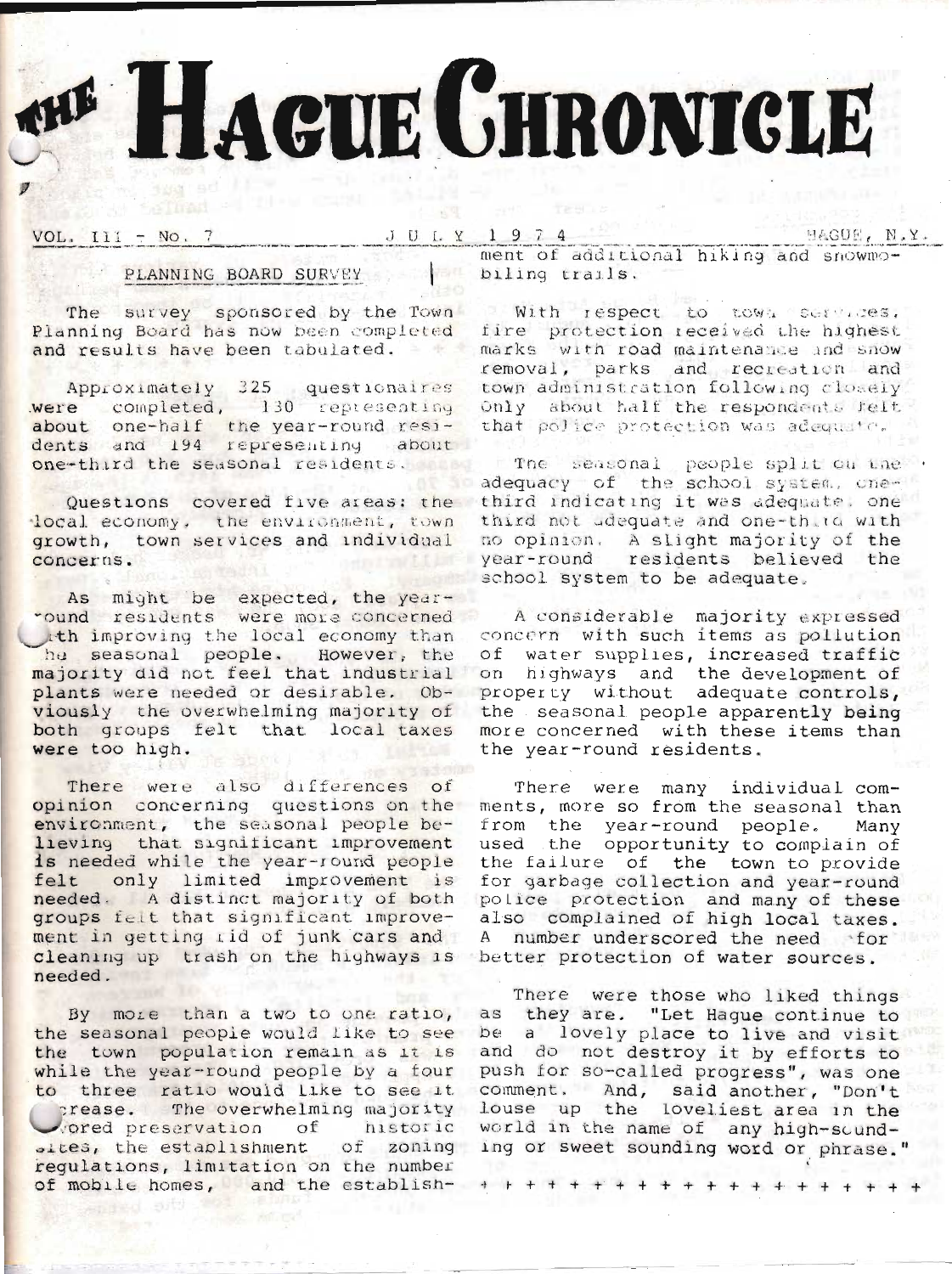$2504,$ It is supported financially by civic filled they will be removed and adminded citizens and local civic or- ditional drums will be put in place. ganizations. News items nouncements of general interest to the community are solicited.

## HAGUE ARTS FAIR

The second annual Haque Arts Fair will be held on Saturday, August 3, from 11 A.M. until 5 P.M. at the Town Park and Beach. This will provide an excellent opportunity for our local artists, craftsmen and hobbyists to exhibit their wares to the community. All forms of artwork and handicrafts will be exhibited. Individuals and organizations will be given adequate space, however tables or booths will have to be furnished by the exhibitors.

Articles which are displayed may be offered for sale. There will be no admission charges nor will exhibitors be required to pay a fee for their participation. Advance registration is required. Call either Mrs. Samascott at 543-2721 or Mrs. Seerup at 543-6052 if you would like to register.

Adequate parking areas are being provided.

+ + + + + + + + + + + + + + + + + +

#### RECYCLING

Mr. Edward Crabbs submitted a proposal to the Town Supervisor which will provide for the recycling of waste materials now being deposited in the town landfill.

At the present time a recycling company in Glens Falls will pay the cown a price per ton of various waste materials. One problem is that material to be recycled must be separited from other materials. When presented to the Board at its last meetng, an agreement was reached that<br>he program would be initiated for he recycling of glass bottles. The lan is to place three 55-gallon rums at the landfill into  $\mathcal{L}$ 

THE HAGUE CHRONICLE is edited and blue, brown and clear glass bottles<br>published monthly by Emil Seerup, Box would be placed. The bottles are to Silver Bay, New York, 12874. be crushed and as the drums become and an- Filled drums will be hauled to Glens Falls.

> Later, metals of various kinds,<br>newspapers and magazines and perhaps other materials will be incorporated into the recycling program.

> + + + + + + + + + + + + + + + + + +

#### WILBERT A. DECKER

Wilbert A. Decker who had been a resident of Hague for many years, passed away on June 16th at the age of 70. At the time of his death, he was a resident of Ticonderoga.

For many years Mr. Decker had been<br>a millwright for International Paper Company. Following his retirement a few years ago, he was employed at Grimes Floral Shop.

He is survived by his brother, Clifford 0. Decker of Haque and a number of newphews and nieces. His wife predeceased him by several years.

Burial took place at Valley View Cemetery on June 18th.

+ + + + + + + + + + + + + + + + + +

## TOWN BOARD MEETING

The Town Board met on June 11 with all members present.

The Supervisor reported that the town insurance needs had been reviewed by the Potter Agency of Warrensburg and submitted a program which would provide adequate coverage at a lower premium than the present company was providing. Thereupon the Board approved a resolution transferring the town insurance to the Potter Agency.

The Board approved the expenditure of approximately \$10,000. of Federal Revenue Sharing funds for the bathhouse which has been constructed at 野 セッツ トロ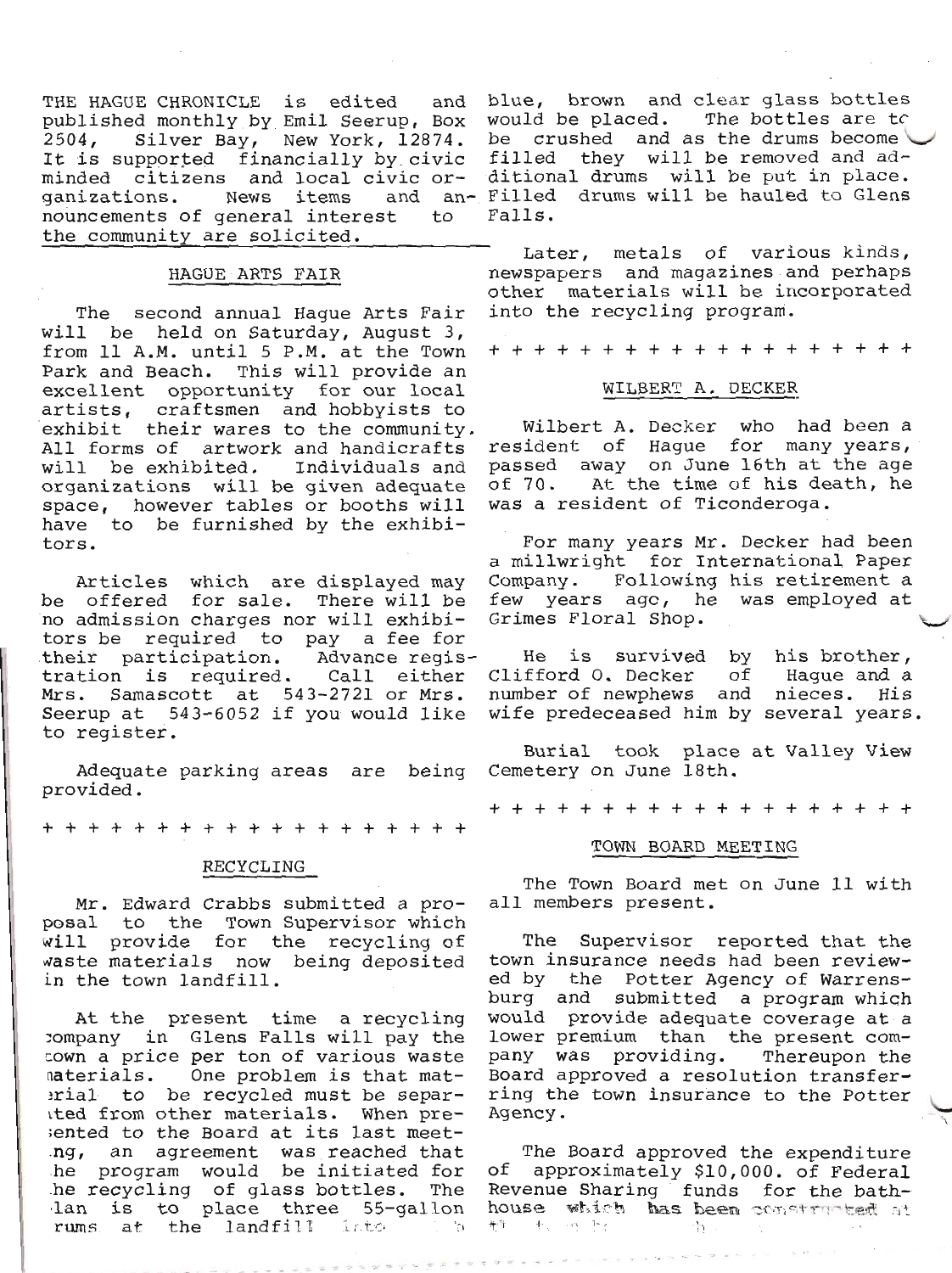funds were allocated to highway im-<br>provements.

The Supervisor reported that pur-<br>suant to a law approved by the Legis-<br>lature at its last session, the town<br>will be required to pay time and one-<br>half for hours worked by town employ-<br>ees in excess of forty per week. The<br>

A proposal by Mr. Streeter that<br>the town purchase and install a div-<br>ing board at the town dock was ap-<br>proved provided there would be no in-<br>crease in the cost of insurance and<br>that the town would not be required<br>to emplo

Space in the new bathhouse has<br>been provided for the Chamber of Com-<br>merce. It was agreed that the pre-<br>sent building used by the Chamber<br>would be offered for sale to the<br>highest bidder. Bids will be opened<br>at the July mee

All materials having to do with<br>
coperty rights to the roadbed at<br>
abbath Day Point have been placed<br>
with the town attorney and hopefully<br>
a decision will be reached shortly as<br>
to what roads and parts of roads can<br>
be bl

+++++++++++++++++++

#### SCHOOL BOARD MEETING

The school board met on June 10<br>with all members except Martin Fitz-<br>gerald present.

Mr. Meola reported that before<br>school closes, the first and second<br>grade pupils will be taken on an out-<br>ing to Story Town, the third and<br>fourth graders to Frontier Town and<br>the fifth and sixth grades would go<br>to Time Town

Rev. Edward Elliott was appointed<br>cleaner effective July 1 at an annual<br>lary of \$6500. He will replace Mr.<br>
\-tta who resigned May 1. Mr. Elton . ising is the school custodian.

The Board of Registration was re-<br>appointed for another year. Its mem-<br>hers are: Plorence Smith, Alice

t.

Watts, Lillian Sobul and Betty Decker.

Mr. Burleigh, science and math teacher, was given leave of absence for the first semester of the 1974-75 school year.

Mr. Meola reported that some members of the faculty had offered to coach various sports but no assign-<br>ments have been made.

Members of the Board plan to at-<br>tend a seminar for local board mem-<br>bers in New York City in October.

Mrs. Meade, the music teacher, was applauded for her work in planning<br>and producing the Festival of Arts at<br>the school earlier this year. She.<br>will be sent a letter of appreciation.

++++++++++++++++++++

## MEMBERS OF SCHOOL BOARD HONORED

On June 7 the past and present<br>members of the school board were hon-<br>ored at a dinner held at the Open<br>Hearth Restaurant. George Boyd,<br>Ralph McKee, Peter Connery and Martin Fitzgerald, whose term expired at the<br>end of the month, were presented with<br>certificates of appreciation for the<br>years of service given to the school<br>board. A certificate honoring James<br>Bly posthumously was presented to<br>Mr

++++++++++++++++++++

## GRTEVANCE DAY

Approximately 100 complaints to<br>the 1974 feal property assessments<br>were considered by the Board of Ass-<br>essment Review on Grievance Day, June<br>18. Hearings went on from 4 P.M. until about 10:15 P.M. during which<br>about fifty persons appeared in sup-<br>port of their complaints. In a ses-<br>sion which lasted until after mid-<br>night several days later, evidence in<br>support of the complaints was re-<br>viewed a